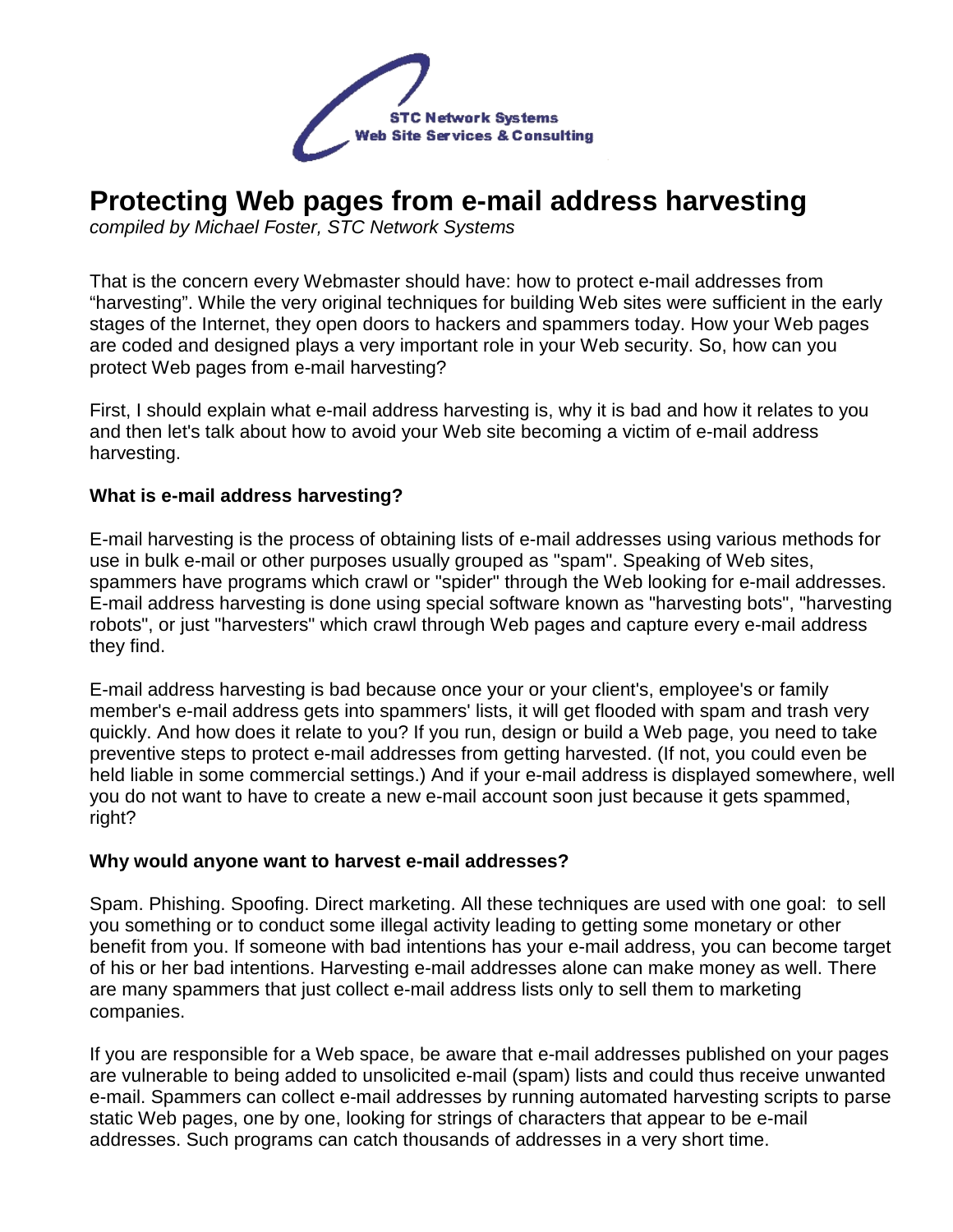To test the security of your own address, visit a search engine such as Google and enter your email address. You may see a number of results which is at least how many are of your e-mail address references were visible to harvesting scripts and then publicized, probably in undesirable places.

#### **How we (and 'bots) see e-mail addresses**

Here's how e-mail addresses are usually displayed at Web sites and then start with the easy stuff. E-mail addresses are often coded into Web pages like the following example:

<a href="mailto:foo@example.com">foo@example.com</a>

This example produces clickable foo@example.com. If you click this e-mail address, your mail client (i.e. Outlook) will open up with this e-mail address in the To: field. This e-mail format is a beauty for e-mail harvesting software, this is exactly what they are looking for and where they get majority of e-mail addresses.

Some people make the job for e-mail address harvesting software by writing out the e-mail address as shown in the following two examples.

<a href="mailto:foo@example.com">foo[AT]example[DOT]com</a>

-and-

foo[AT]example[DOT]com

This is a bit better than the plain HTML format, but notice that the first example still includes your correct e-mail address in the mailto field, so e-mail harvesting software still can find you. The second option leaves out the A HREF tag, so the link will not be clickable anymore and the visitor will have to copy your e-mail address and paste it into his or her e-mail client. Substituting @ with [AT] and dot with [DOT] is a nice idea, but there is nothing easier than telling the e-mail harvesting software "if you find [AT], replace it with @".

A good way to protect your e-mail address in a Web page is to fake it for the e-mail harvesting robot and let the human know that it has been faked.

<a href=mailto:foo@example[REMOVETHIS].com>foo@example[REMOVETHIS].com</a>

-or-

<a href=mailto:foo@com.example>foo@com.example</a>

These examples are not bad, but you have to really let the visitor know that he or she needs to fix the e-mail address before sending e-mail to it. Many people just blindly click, copy, past, so you really have to make this visible (perhaps by displaying the [REMOVETHIS] in red color or formatting with a strikethrough line). This e-mail harvesting protection technique works well against e-mail harvesting bots because even though they get the e-mail, it is an invalid one, hence you are safe. On the other hand, e-mails in this format may cause confusion to the user, if the idea is not described well.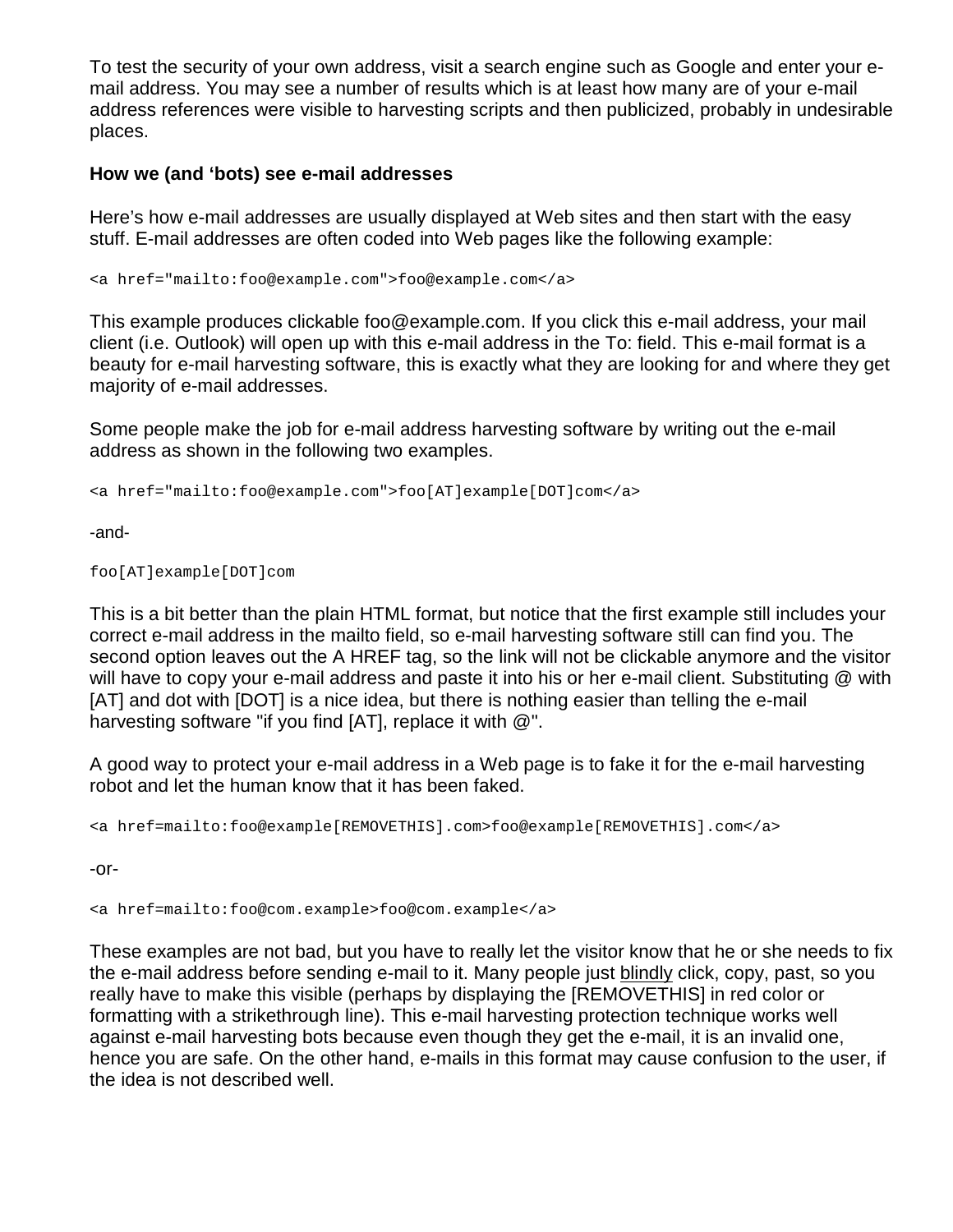### **Options and ideas to protect you and your client e-mail addresses**

For members and employees of many organizations, consider obtaining an organization account and listing that rather than the personal e-mail address.

To help protect e-mail addresses from harvesting scripts, consider the methods listed below (though none is fully guaranteed).

- \* Use generic, changeable addresses
- \* Re-format addresses
- \* Substitute ASCII codes in addresses
- \* Web forms
- \* Build the mailto: link using a server script or JavaScript
- \* Use graphics in displaying addresses

#### **Use Generic, Unchangeable addresses**

Many organizations and Web masters aren't aware that their domain name can be used for email as well as for browsing Web pages.

jsmith@organization.org john.smith@domain.edu marys@organization.org mary\_s@domain.edu

Most companies do this every successfully. Consider assigning generic e-mail addresses to positions, committees, departments and sections of your organization to protect an individual's personal or professional e-mail address:

 president@organization.org sub-committee@organization.org

If one of these addresses becomes "compromised", it can always be changed, perhaps on an annual or rotational basis (although once an e-mail address is on the spam lists, it will never get off no matter how many thousands of e-mails "bounce" back to the send as invalid):

 president.2009@organization.org secretary 09@organization.org

#### **Re-format addresses**

The simplest method for hiding addresses is to present them in a way that contains all necessary information but makes the address unusable without some modification. For example, insert spaces into the address:

 username @ domain.edu user AT organization.org

You can also list only the username next to an individual's name, and note the domain elsewhere on the page. The main drawback is that this method renders the address un-clickable. You may wish to add an explanatory statement to your page, for example: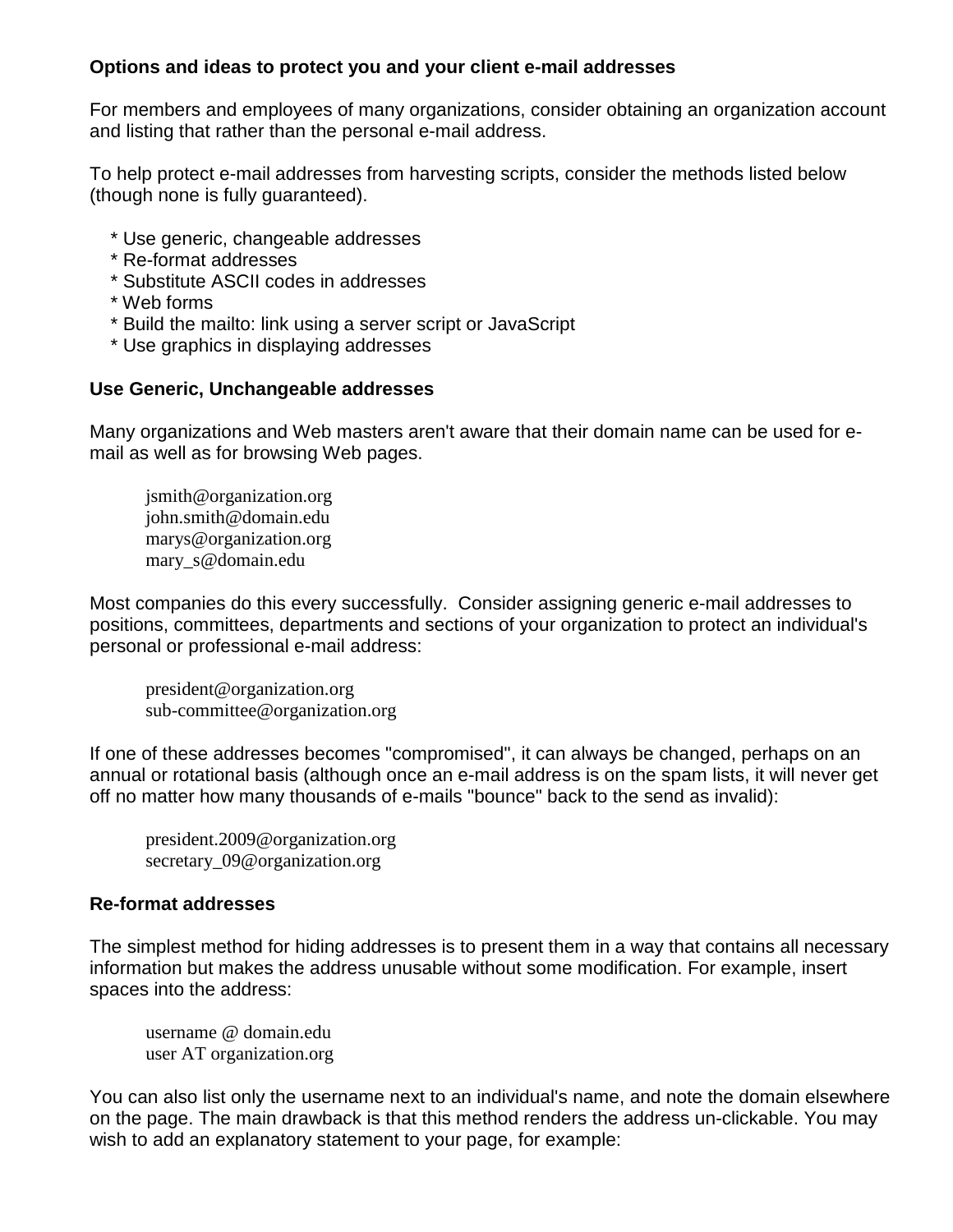"Email addresses on this page are displayed in a manner that will deter automatic address harvesting programs. This step is taken to reduce unsolicited e-mail sent to Indiana University addresses. We regret any inconvenience caused for our legitimate visitors."

#### **Substitute ASCII codes in addresses**

Present e-mail addresses by substituting ASCII codes for certain characters in the address, trusting the user's browser to translate the codes back into the correct characters. The format for ASCII codes is the & (ampersand symbol), followed by the # (pound sign), followed by a number corresponding to the character to be displayed, followed by a ; (semicolon). In an address, for example, you could substitute the ASCII code for both the @ (at sign), which is 64, and the . (period), which is 46, as follows:

username@domain.edu

When you enter the above code in your HTML, browsers render it as username@domain.edu, but harvesting scripts looking at the source will see only the ASCII codes; unless they have been designed to translate ASCII codes, they will be unable to recognize the code as an address. This technique can be effective in both the target and text of a mailto: link.

Consult an ASCII code table for information on other characters.

#### **Web forms**

Below are two options for controlling or limiting access to e-mail addresses using HTML Web forms:

 \* Create a link to a Web form asking users to enter their own address. Upon submission, the form e-mails the requested address to the user, and writes the transaction to a log.

 \* You can create a link going to a Web form where users enter a message, and the form then submits the message using a server script. For instructions for doing this on IU departmental Web pages, see Preventing Email Harvesting.

#### **Build the mailto: link using a server script or JavaScript**

Use scripts to emulate the function of a mailto: URL. The idea is to create a link on your page that submits the username and domain of the e-mail address to a program that builds the mailto: URL dynamically and returns it to the user's browser.

\* For instructions and examples of this method for server scripts, see James Thornton's Redirect mailto: for Spam Prevention software page

http://jamesthornton.com/software/redirect-mailto.html.

\* The following JavaScript function can also obscure mail addresses:

```
<A Href='javascript:window.location="mail"+"to:"+"user"+"@"+"domain"+"."+"com";' 
onMouseOver='window.status="mail"+"to:"+"user"+"@"+"domain"+"."+"com"; return true;' 
onMouseOut='window.status="";return true;'>Click here to send mail.</A>
```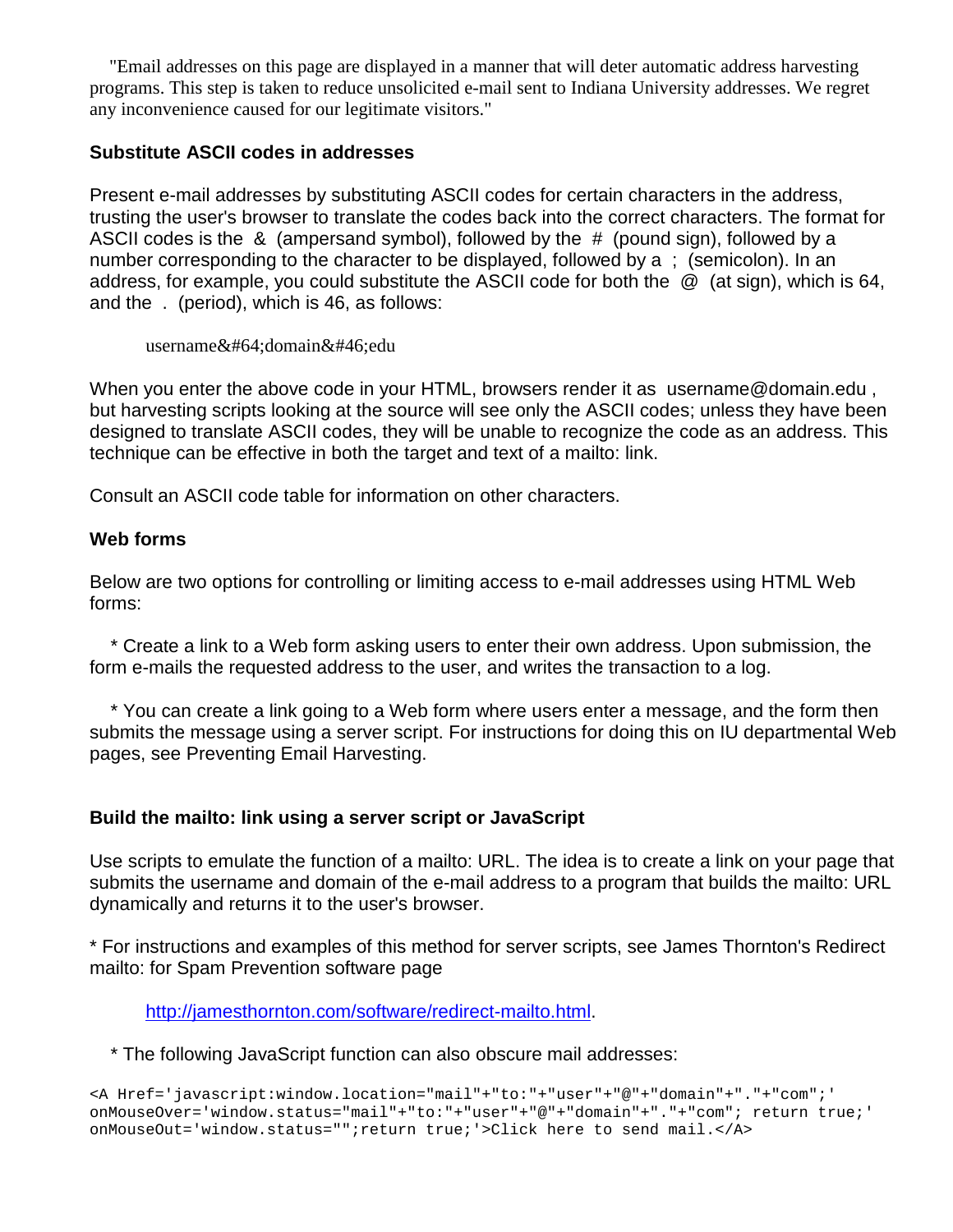This returns a mailto: link to user@domain.edu , but the username and domain appear broken up in the source HTML file, protecting them from harvest scripts. [This technique was taken from Mac Efficiency 101: Preventing Spam.]

The following is a JavaScript-only solution. It goes in the header of any page where you have email addresses:

```
<SCRIPT Language="javascript"> 
     var gsDomain = "domain.com"; // ENTER YOUR DOMAIN HERE 
     var gsPath = window.location.pathname;
      var gsPage = gsPath.substring(gsPath.lastIndexOf('/') + 1); 
      if (gsPage.length == 0) 
       { 
           gsPage = "index.html"; // ENTER DEFAULT PAGE IF BLANK 
       } 
       function SendTo(tsUid,tsUname,tsSubj,tbPage) 
       { 
          var tsPage = ''; 
          if (tbPage == 'T')\{ if (tsSubj.length > 0) 
             { 
                tsPage = ": " + "&upage=" + gsPage; 
             } 
             else 
             { 
                tsPage = "&upage=" + gsPage; 
 } 
 } 
           top.window.location.href = 'mailto:"' + tsUname + '" <' + tsUid + '@' + 
gsDomain + '>?subject=' + tsSubj + tsPage; 
     } 
</SCRIPT>
```
And this goes wherever you wish to have e-mail addresses on your page:

```
<A href="javascript:SendTo('userID','Name or Description', 'Optional Subject', 
'T');">E-mail</A>
```
This JavaScript function allows clickable e-mail by building the address on-the-fly (1<sup>st</sup> parameter). You can also include the person's name or description  $(2^{nd}$  paremeter) for a nicer, formatted "To:" line. In addition, a default "Subject:" can be included as the 3<sup>rd</sup> parameter. The 4th parameter to this function is "T" true or "F" false to say whether you want the actual page name to appear in the "Subject:" line regardless of whether you've opted for a subject or not. The domain name is assigned at the top of the script.

Note: These require your visitors to have JavaScript enabled in their browsers; you may want to note this on your page.

#### **Use a server-side PHP script**

You can use a PHP script on the server that is not dependent on JavaScript being enabled.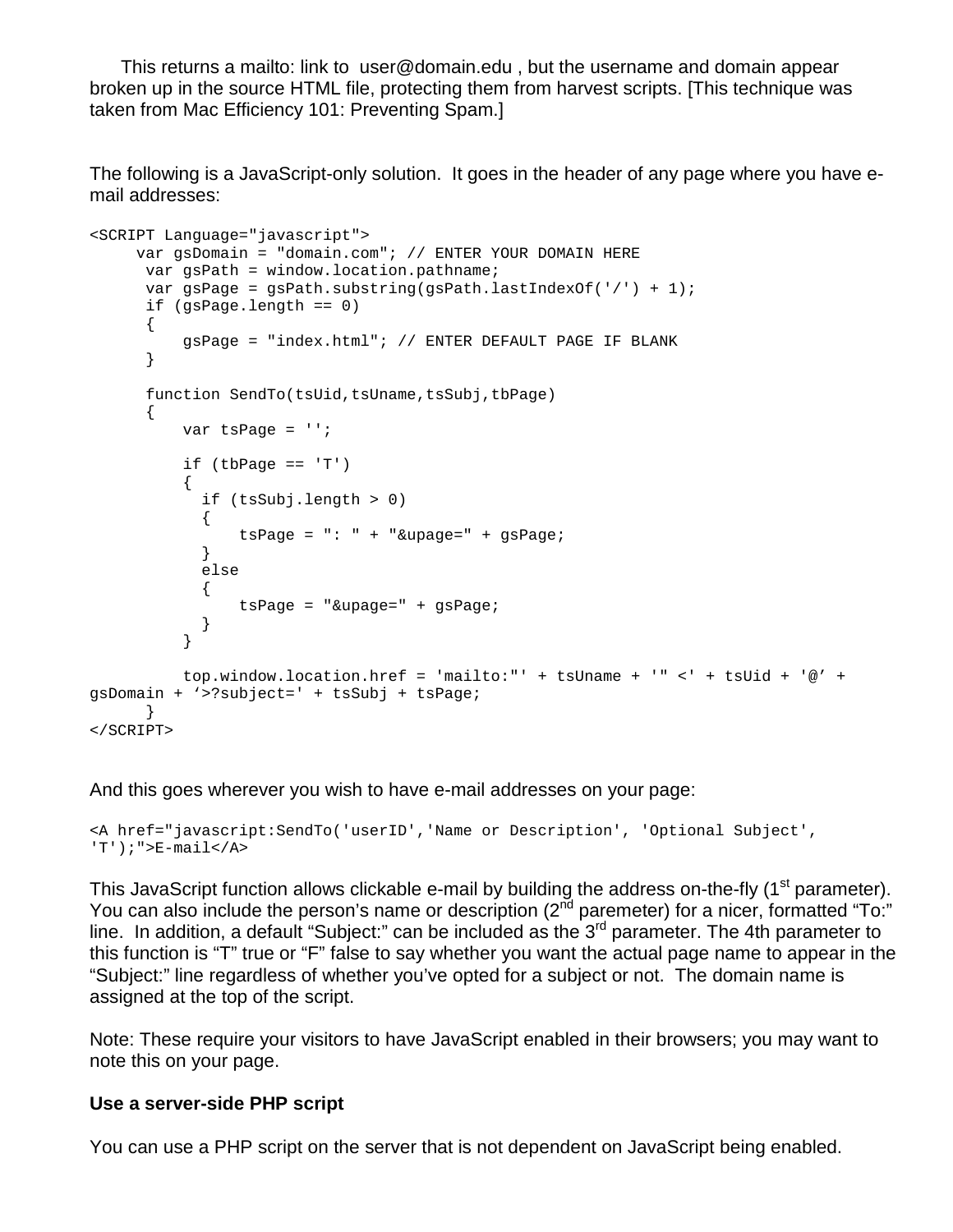```
Store this code as a script called "sendto.php": 
<?php 
// sendto.php 
// GET CURRENT DOMAIN NAME FROM HOST OR ENTER OWN DOMAIN NAME 
$gsDomain = getenv("HTTP_HOST"); 
$gsDomain = "yourdomain.com"; 
// GET USER E-MAIL ADDRESS FROM COMMAND LINE PARAMETER 
// EXAMPLE: <A Href="sendto.php?uid=userid">E-Mail</A> 
$gsUserID = $_GET[uid]; 
// GET USER NAME OR DESCRIPTION FROM COMMAND LINE PARAMETER 
// EXAMPLE: <A Href="sendto.php?uname=username">E-Mail</A> 
// EXAMPLE: <A Href="sendto.php?uid=userid&uname=username">E-Mail</A> 
$gsUserName = $_GET[uname]; 
// GET SUBJECT FROM COMMAND LINE PARAMETER 
// EXAMPLE: <A Href="sendto.php?usubj=subject">E-Mail</A> 
// EXAMPLE: <A Href="sendto.php?uid=userid&uname=username&usubj=subject">E-Mail</A> 
$gssubject = $GET[usubj];// GET CURRENT PAGE NAME 
$gspage = $GET[upage];// IF SUBJECT IS AVAILABLE, MAKE IT A "mailto" PARAMETER 
if (strlen ($gsSubject) > 0) 
{ 
     // EXAMPLE: mailto:uid@domain.com?subject=subject> 
     $gsSubject = "?subject=".$gsSubject." ".$gsPage; 
} 
else 
{ 
     if (strlen ($gsPage) > 0) 
    \left\{ \right. $gsSubject = "?subject=".$gsPage; 
     } 
} 
// IF USER NAME/DESCRIPTION IS AVAILABLE, REFORMAT "mailto" LINE 
// EXAMPLE: mailto:"User Name <uid@domain.com>" 
if (strlen ($gsUserName) > 0) 
{ 
     header ('Location: mailto:"'.$gsUserName.'" 
<'.$gsUserID.'@'.$gsDomain.'>'.$gsSubject); 
} 
else 
{ 
    header ('Location: mailto:'.$gsUserID.'@'.$gsDomain.$gsSubject);
} 
exit(); 
?>
```
#### Then, insert lines such as these wherever you want e-mail addresses:

```
<A Href="sendto.php?uid=userid&uname=User Name or Description&usubj=Web 
Contact&upage=">E-mail</A>
```

```
<A Href="/scripts/sendto.php?uid=jsmith&uname=John Smith&usubj=US 
Department&upage=index.html">Email John Smith</A>
```